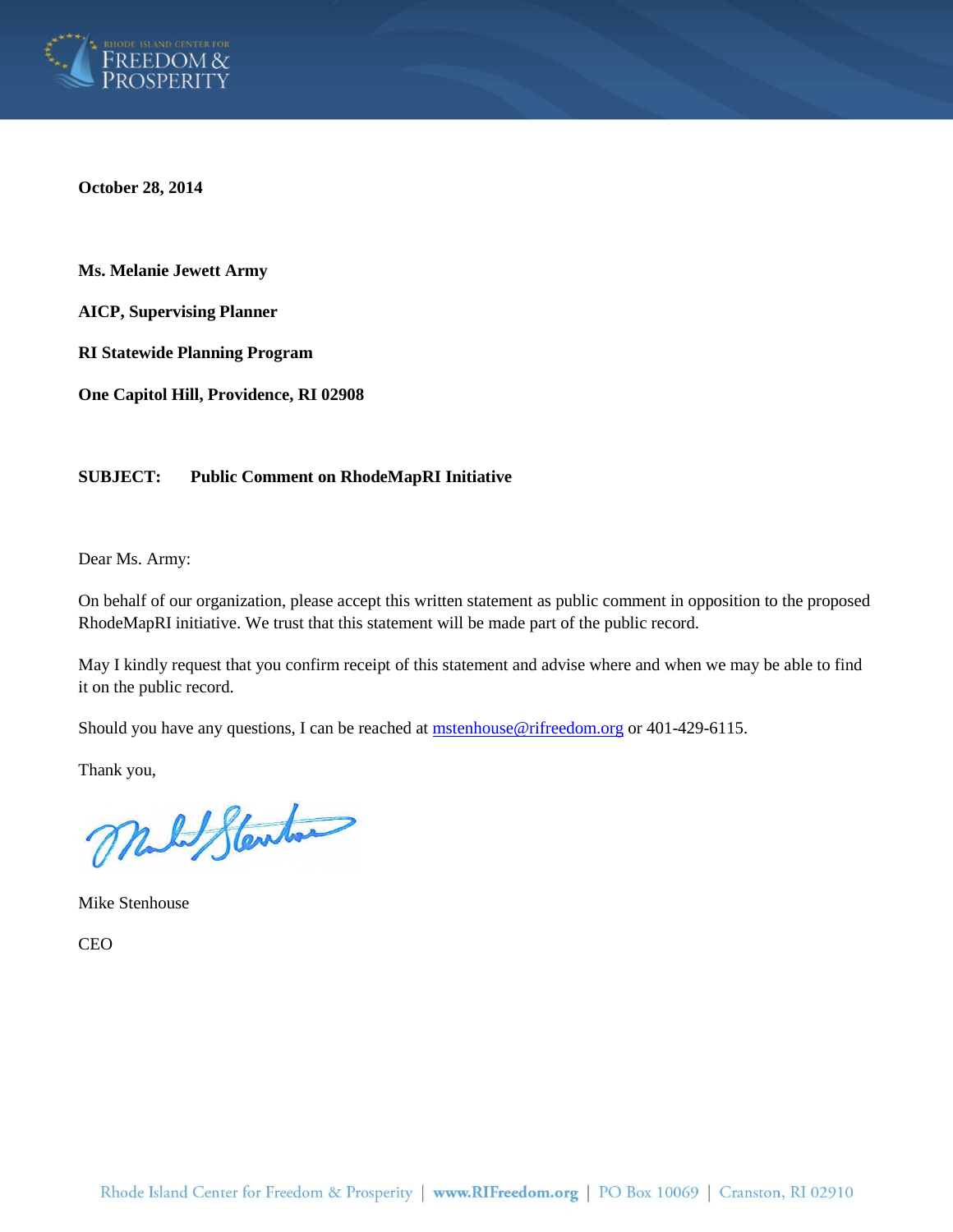

## **WRTTEN STATEMENT of Public Comment re. RhodeMapRI initiative**

#### **October 28, 2014**

### **Our Land, Our Rights, Our Local Government**

## **Introduction**

The Rhode Island Center for Freedom and Prosperity submits this memo as written opposition to the planned RhodeMapRI initiative, currently under consideration in the Ocean State. Given our serious concerns about this draft plan, the Center recommends that the Governor and the Rhode Island Division of planning withdraw RhodeMapRI for inclusion in the official State Guide Plan.

RhodeMapRI is the most dangerous public policy agenda every proposed for the Ocean State. RhodeMapRI is not a credible economic development plan, it is not a viable housing plan, and it is not a growth centers plan that Rhode Islanders would approve, if they were to become aware of its many anti free-market components and radical social justice measures. There simply has not been enough public debate around many of the controversial principles that serve as the foundation for the RhodeMapRI scheme to justify moving this project forward without significantly more scrutiny.

Further, RhodeMapRI is not a plan specifically developed to serve the best interests of our Ocean State. The plan itself states that the project was funded under a Sustainable Communities Regional Planning Grant from the U.S. Department of Housing and Urban Development (HUD), which normally requires compliance with international sustainability principles.

RhodeMapRI is an unproven, high-risk, one-size-fits-all, nationalized agenda that is being forced upon Rhode Islanders. The sustainable development – or "smart growth" – principles that create the foundation for this plan are nothing but idealistic social-engineering theories. They are not proven, generally accepted economic tenets.

In fact, it is a core foundation of the sustainable development movement that private land ownership is a major contributing to social injustice. If implemented in our state, as similar plans have been implemented in other cities and counties across America, with as much lack of concern for the property rights of individuals and business owners, with as much ignorance of basic economic principles, and with as much derision towards the sovereignty of locally-elected officials, our Center has no reservations in going on record as a strong opponent of this RhodeMapRI scheme.

The American Dream once meant ownership of land and a home, with a white picket fence around the yard, as a symbol of independence and as a step toward prosperity. As we understand the goals of RhodeMapRI and the larger, international sustainable living movement, that dream is to be reduced to living in a multi-use tenement building, with a rail around a small balcony, in a socially engineered collectivist society.

It was the design of our nation that each state should be an independent laboratory, largely free of centralized, federal control. It is widely held that local government is better government - being closest to the people it serves. These core principles are the basis of our American society.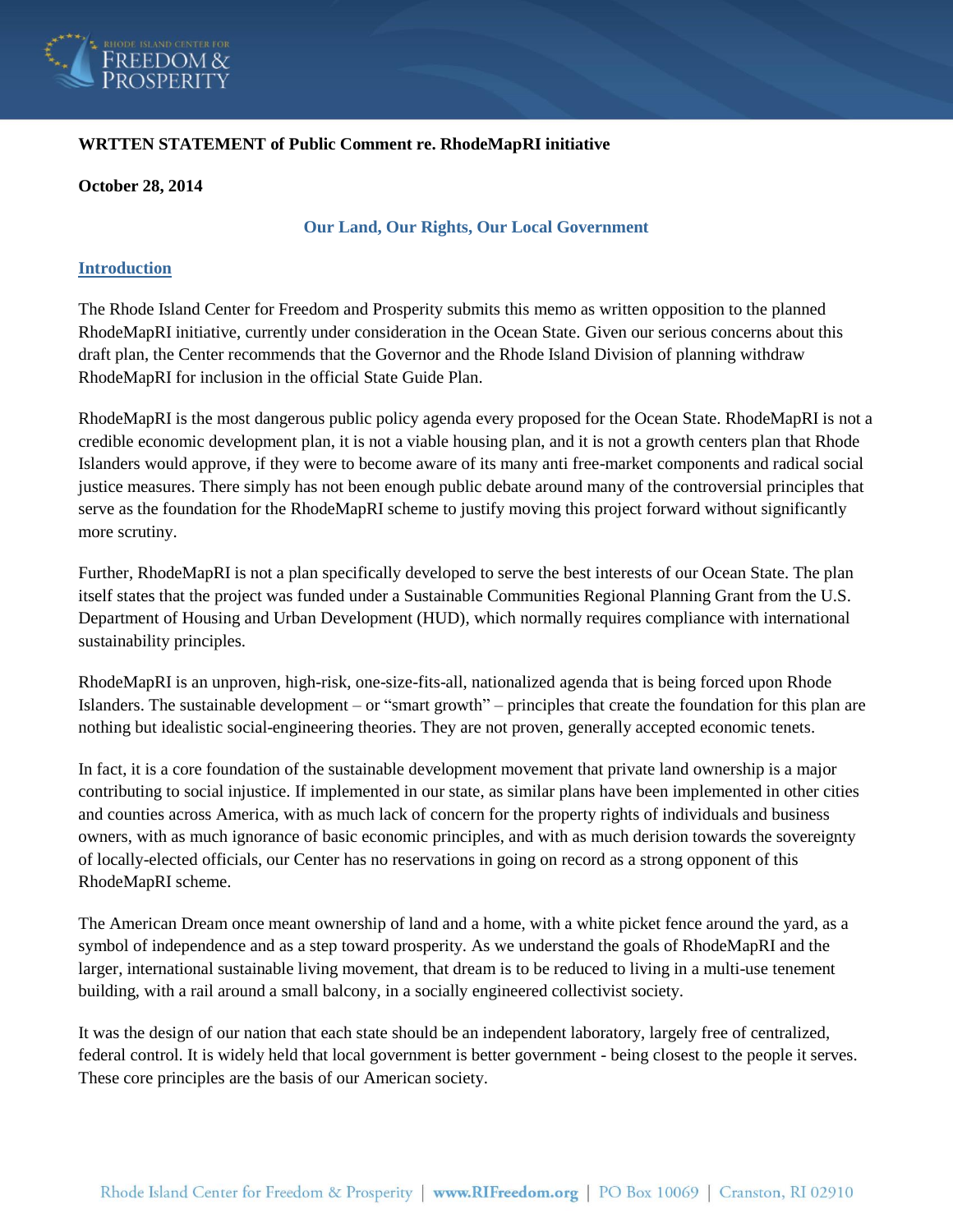

Our Center believes that urban planning can be an effective tool to develop options for handling population growth and the delivery of essential sanitary and security service, while preserving local values and traditions. Conscientious planners should seek to preserve private property rights when considering plans that profess to provide public benefit. Similarly, it is understood that local land-use and zoning decisions are best made by locally elected officials who are accountable to their local constituencies.

However, as with the RhodeMapRI plan, when the federal government becomes involved in funding and advancing a nationalized scheme, in this case called 'sustainable development', we warn property owners and locally-elected officials to beware.

The stated goals of the sustainability movement are to coerce people to live in high-density 'walkable' communities that meet radical social equity and green standards, by creating financial disincentives to live outside of these preferred communities. By positioning its suggested reforms in attractive and vague language like "affordable housing"', "social equity", and "environmentally responsible", the true intentions of the sustainable development movement, also called "smart growth", will severely limit private property ownership and property rights.

In the Ocean State, backed by a complex public-private consortium, this little-known plan is being aggressively advanced, keeping largely under the radar: It is called *RhodeMapRI*.

In creating regional planning entities funded by federal grants, committed to a radical international policy agenda, and centrally run by unelected ideologues accountable to no-one, this RhodeMapRI scheme turns the local planning process on its head; a dramatic and intrusive departure from local governance, that often replaces community independence with regional mandates for an arbitrary, one-size-fits-all approach.

In 2012, Rhode Island became the very first state to apply to become a regional planning entity and, in doing so, ceded a major portion of its economic development and local authority to the federal government. When our state accepted funding from a federal agency (HUD) to develop a so-called "sustainable economic" development plan, Rhode Island signed-up to advance an international 'social equity' agenda that considers private-property ownership as unfair. This agenda incorporates radical elements from the environmentalist and social justice movements, even to the extent where racial quotas are suggested to determine who will be allowed to live in certain cities and towns.

This is not local governance. Further, this radical social equity agenda, including potential racial quotas, does not represent the values of most Rhode Islanders. Because of the low public profile with which this plan has been advanced, there are many more questions than there are answers.

# *Who are these people and organizations (Fourth Economy Consulting and Policy Link) that have been paid by the State of Rhode Island to develop and advance this plan, largely behind our backs? Certainly not officials we have elected! What are their hidden agendas and to whom are they beholden?*

Members of our Center's staff and other concerned property owners have attended some of the sparsely attended, seemingly rigged public informational meetings in 2013 and 2014. We understand that the goal of these meetings was not to inform the public, as much as it was to be able to claim – now - that the public is widely supportive of such an intrusive and invasive agenda. We are not.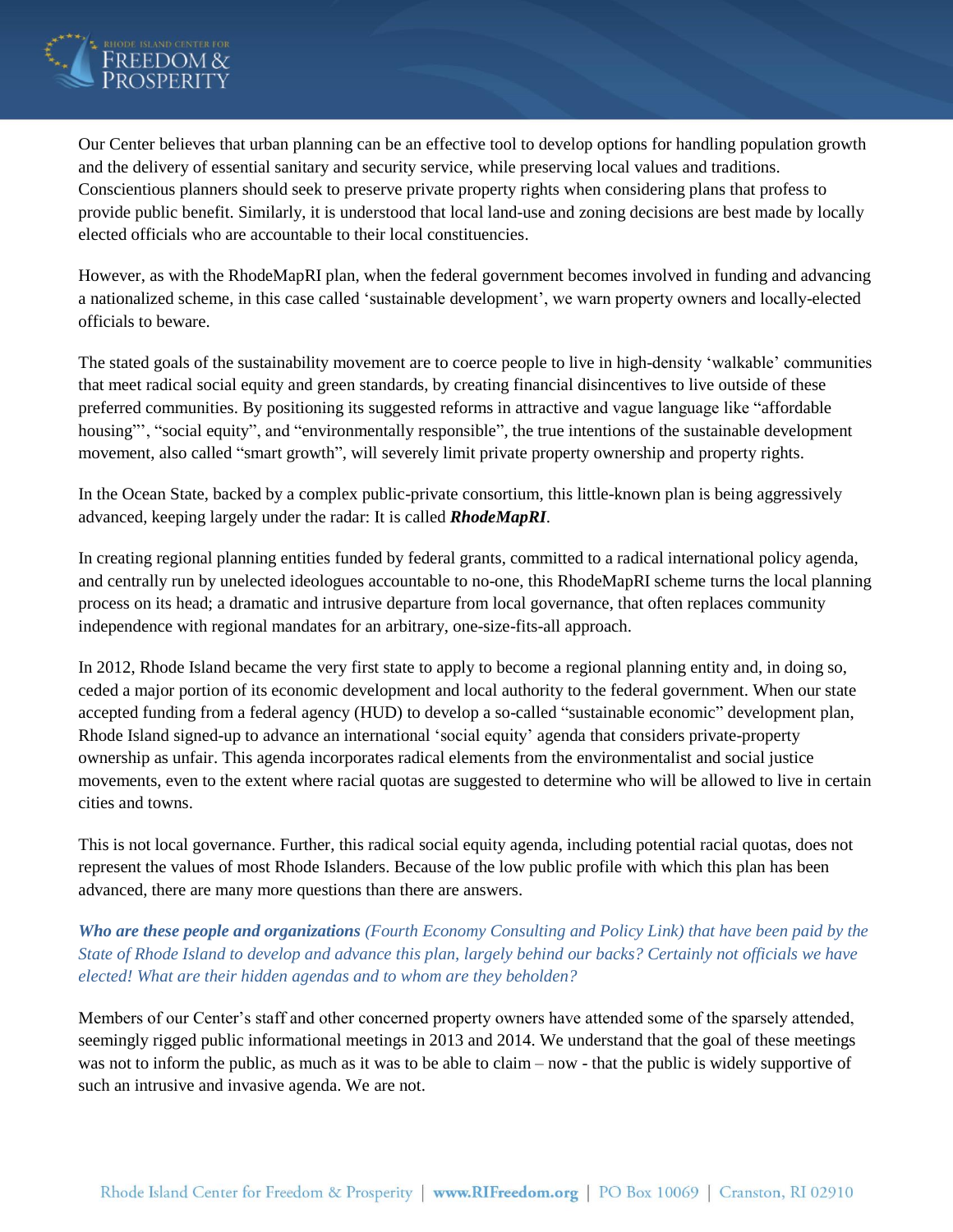

*Why is a plan of such potential future significance being talked about so little by the political leadership of our state? What are its proponents trying to hide from the public?*

While RhodeMapRI's cozily-worded professed benefits may appear attractive, recent history in other areas of the nation where similar plans have been implemented has proven that serious unintended (or perhaps intended) consequences have undermined many of the core principles we hold dearly.

Urban planning should never supersede the rights of private property owners or usurp the authority of local governments.

## **Problems with Similar Sustainable Development Plans Across America**

Throughout the country, **regional planning councils** are being funded and created by HUD in order to implement sustainable development plans. Often, these regional, non-elected planning boards actually strip local governments of their authority and leaves community members with less representation and fewer choices – *in the name of federal mandates attached to federal grant funds from HUD's Sustainable Communities initiative*. The decisions that these regional councils make often override the authority of state and local officials.

Some examples of these other cookie-cutter regional entities include:

- **Southeast Florida Regional Vision and Blueprint,** which combines seven counties
- **Thrive – 2055 –** combines 16 counties in Tennessee, Georgia, and Alabama
- **Together North Jersey** combines 13 counties
- **Plan Bay Area** has generated opposition across ideological lines, with "an out of control usurpation of people's property rights in the name of sustainable development," as John Anthony puts it.
- According to Anthony, people across three Florida counties are working together to rebuff **Florida's Seven50,** "a massive planning region that threatens to undermine local community rule."<sup>i</sup>

Federal grants for sustainable development often mandate that the local planning process must comply with *restrictive federal guidelines* including transportation options, low income housing requirements, and 'social justice' standards as defined by HUD. Failure to comply with these mandates can result in court actions, fines, and re-direction of funds.

The statewide RhodeMapRI plan advances these heavy-handed, one-size-fits-all, top-down mandates to a whole new level and should be of concern to every property owner in our Ocean State.

By only talking about professed benefits, and ignoring related high costs and oppressive pubic policies, sustainable planning acolytes often are able to slip their "smart-growth" agendas through local town councils before local officials and the residents they represent realize what hit them. It may then be too late to do anything about it. (Google 'Westchester County Agenda 21')

Among the many unsustainable problems created by *RhodeMapRI* and its cookie-cutter counterparts across the nation are:

States/counties ceding their sovereignty to federal government agencies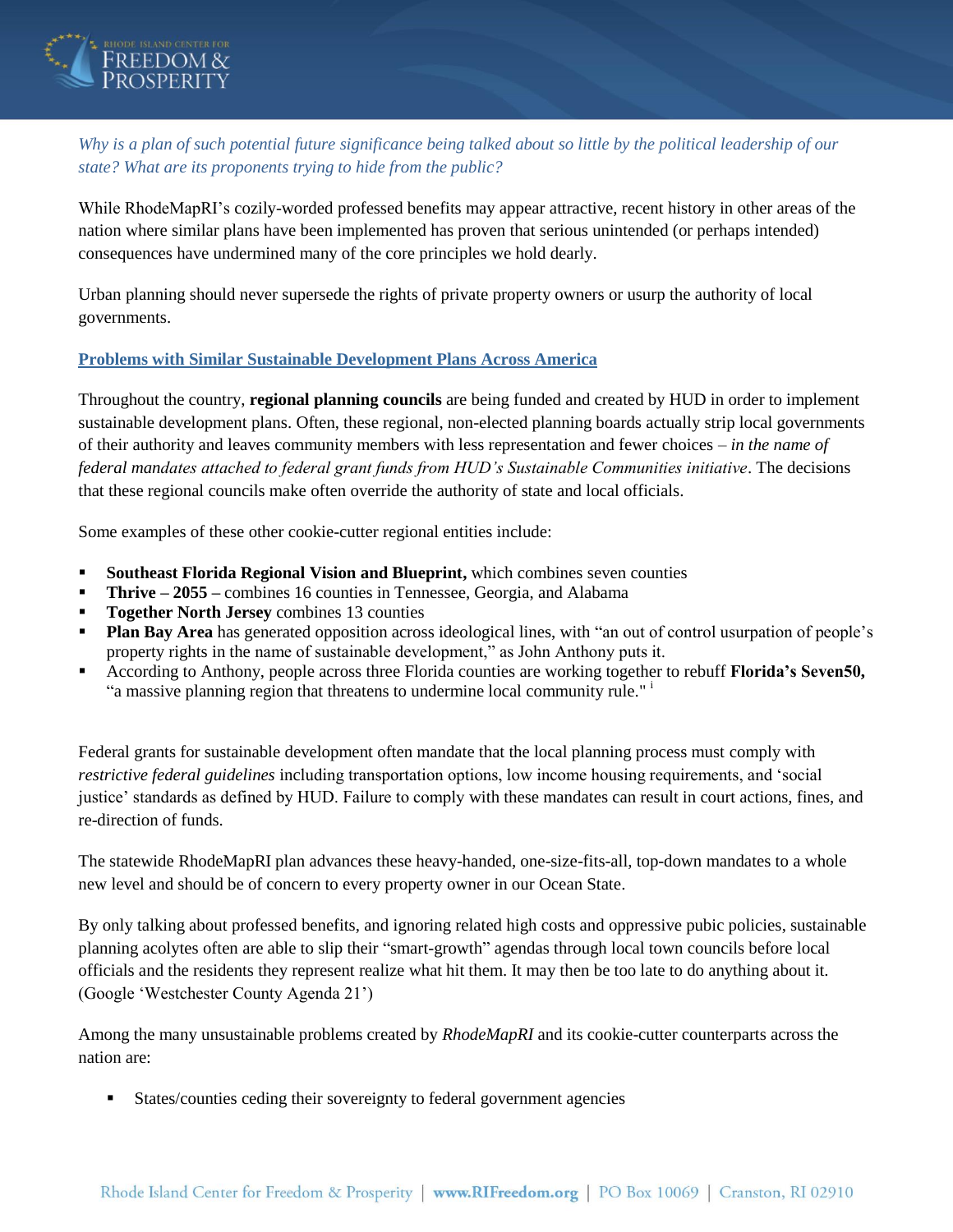

- **Municipalities giving up a local authority to newly created regional non-governmental entities**
- Wasteful spending on an idealistic urban agenda that would further harm our already depressed state economy
- Blocked property ownership and infringing on rights of existing property owners
- Limiting housing and energy choices for Rhode Island families
- Transportation restrictions that encourage mass transit and discourage use of private vehicles
- Social equity and radical environmentalism as the standard against which future land-use proposals will be measured
- Overly-aggressive affordable housing mandates that result in reduced and inequitable local property tax levies (as is happening now in Woonsocket and Barrington)
- Oppressive zoning statutes and intrusive eminent domain laws that decrease property values

#### **The California Example: A Campaign Against Suburbia**

The state of California offers a glimpse of where Rhode Island may be headed if it adopts the anticipated recommendations now being developed for the RhodeMap RI plan by Fourth Economy and PolicyLink, <sup>ii</sup> the two major "planners" hired by our state to develop a sustainable living "roadmap" for Rhode Island.

## While California is not all-in, as Rhode Island plans to be, **the results in the Golden State prove that the concerns expressed by our Center are not unfounded**.

It is the goal of California's "planners" to force much of the new development projects to into narrowly defined corridors, consisting of hi-density, multi-use apartment and condo complexes - as opposed to single family homes, which are considered as un-sustainable by smart growth acolytes.

The people of California, however, if allowed, would choose otherwise. According to Census Bureau data, singlefamily, detached homes represented more than 80% of the increase in the region's housing stock between 2000 and 2010.

In a related effort to limit *where* people can choose to live, in San Francisco and San Jose, for example, a regional agency proposed that only 3% of future new housing would be allowed on or beyond the "urban fringe". In southern California, housing is to be concentrated in dense "transit villages", with up to 30 units per acre.

Instead of being able to live in a house that matches their vision of the American Dream, Californians, instead will be forced to live in high-density housing, without a private yard, in designated "preferred" communities … if they decide to remain in the state.

**The RhodeMapRI plan itself** shows that from 2000-2010 Rhode Islanders have freely chosen to relocate within Rhode Island mostly towards urban and suburban areas of the state. RhodeMapRI would seek to restrict such choices of the people and attempt to coerce them to live, instead, in preferred high-density urban areas.

*Question: By what authority and by what consensus of the people can unelected, out-of-state bureaucrats dictate where and how Rhode Islanders should live?*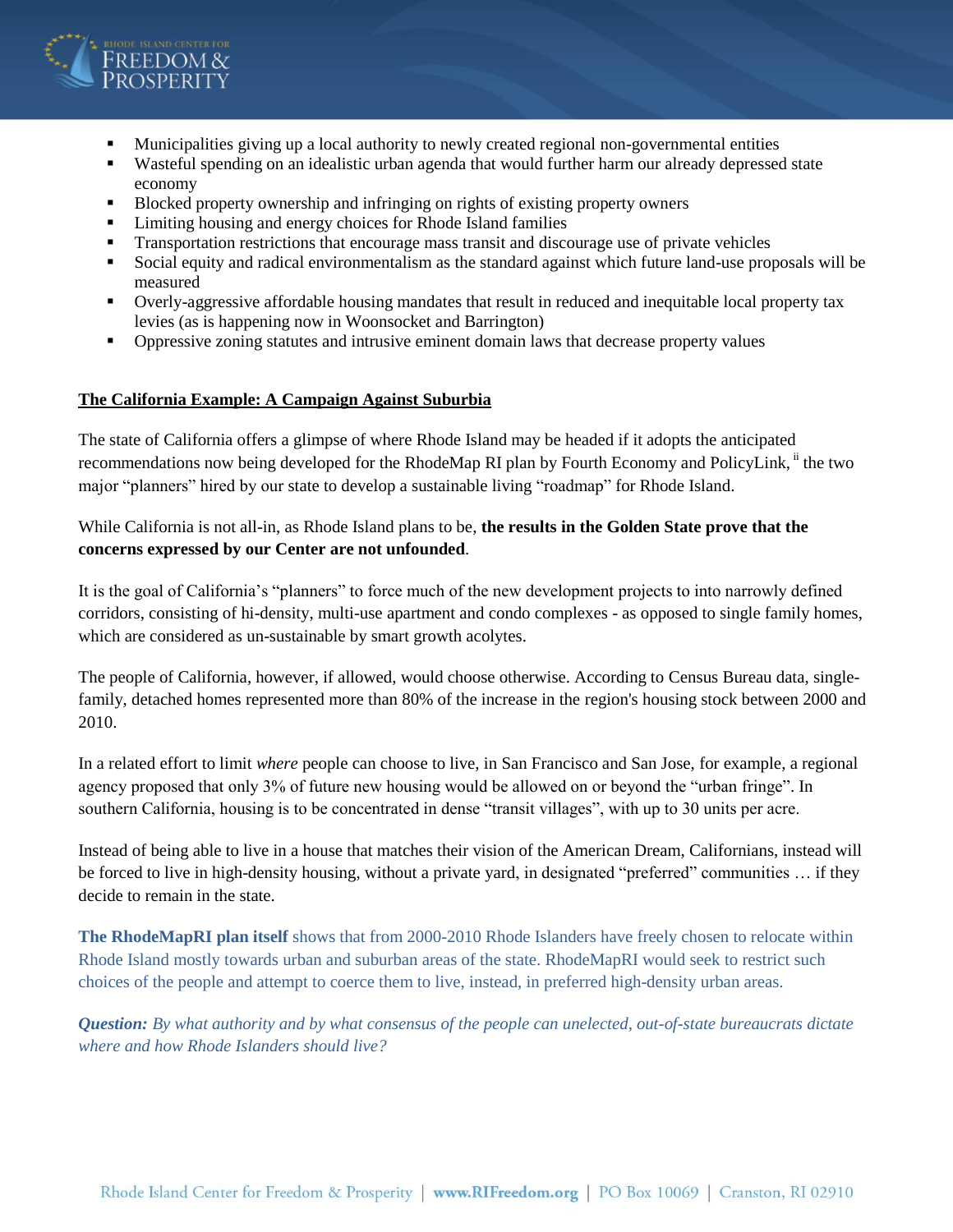

The unintended consequence of this centralized-planning, one only look at the rate of exodus of people, businesses, and business investment out of the once prosperous Golden State: Over 1.6 million people have fled, with many believing that high costs and restrictions on housing as the primary factors.

## **Sustainable Development Already in the Ocean State**

Nor has Rhode Island been exempt from similar statutes, even though the complete RhodeMapRI plan has not yet become fully implemented.

*At the state level,* in 2013 alone, at least three related state-wide bills were submitted in the General Assembly that appear to have roots in the sustainable development movement. They provide an indication of the type of legislation that we expect will be submitted in future years, especially if RhodeMapRI becomes officially adopted by the state.

*1) House Bill 6099 would have created a new, quasi-public statewide Ocean State Regional Water Authority, with a board consisting of a majority of members appointed by the mayors of Providence, Cranston, and North Providence, ostensibly with the goal of ensuring that enough water is available to communities throughout the state.*

*Perhaps most egregiously, the new Water Authority would have the power to enter without permission onto any property in Rhode Island to examine the land and drill and dig into the ground. It would also have powers of eminent domain, to take land that the board determines it needs for current or future use.*

*2) House Bill 5633 and Senate Bill 696 would have used state grants and matching funds to pressure cities and towns to create "community preservation committees" (with a majority vote from residents), which would research and implement land purchase and development deals in keeping with ideals of sustainable development. The legislation would allow cities and towns to impose up to an additional 3% tax (renamed as a "surcharge") on local property that would not be counted in any calculations or limits on the property tax levy.*

*The state would provide matching funds up to 100% of the additional surcharge, with the money coming from (among other places) an additional \$20 fee on all real estate recording instruments (e.g., deeds).*

*In creating these new local committees, these bills would provide a new path for "affordable housing" or other "green" projects to be approved and funded locally.*

*3) House Bill 5801 would require any "greenhouse gas emissions source" (as defined by the state Dept. of Environmental Management) in or doing business in Rhode Island to increase its tracking and reporting to the state, as well as impose direct fees on them for use of the DEM. The legislation would also make greenhouse gas emissions a focus of state economic development activities. By charging commercial property and business owners additional fees or causing them to incur unnecessary expenses for conducting or reporting normal business activities, the state would be infringing on the rights of those owners.*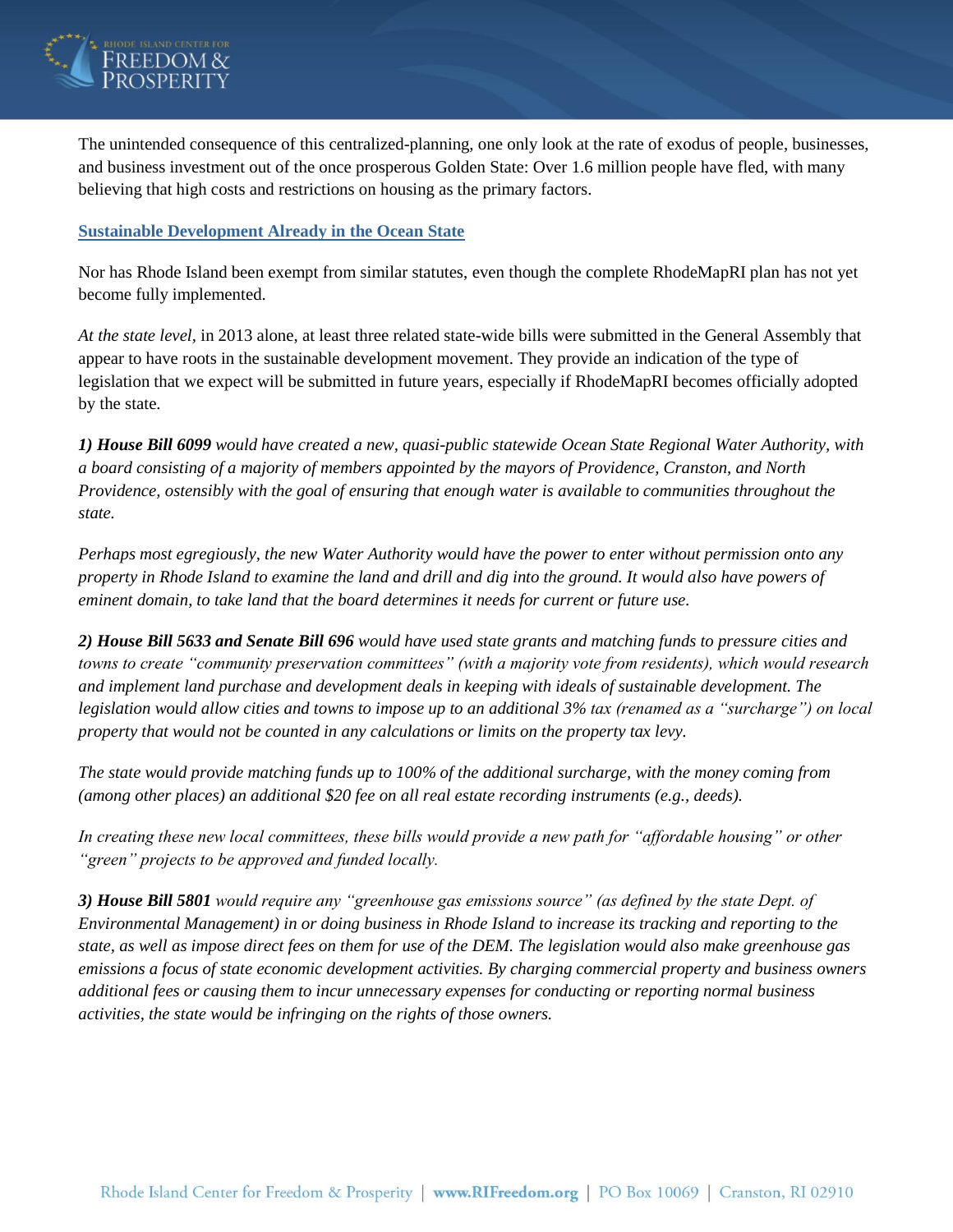

## **Sustainable Development (Smart Growth) is Detrimental to Economic Development**

According to Wendell Cox, a nationally recognized urban planning expert in the field of transportation policy and demographics, who works for a Chicago-based consulting firm, "Smart growth (or growth management) … debates around the country have ignored very important issues, such as the impacts of greater poverty … and a higher cost of living." iii

According to Cox, sustainable development planners make the fundamental mistake of assuming that people move to a city because it's nicely designed. World and American history suggests otherwise, that people move to cities largely because economic opportunities exist. The massive taxpayer funded investments required to build these aesthetically and ideologically pleasing urban areas, as envisioned by smart growth planners, would be a reckless risk to our state's already struggling economy.

Also according to Cox, in multiple international studies of locales where smart growth has been deployed, employment effects are found to be negative where policy focuses on growth management.

In 2006 and in 2008 California passed a statewide Global Warming Solutions Act the *Sustainable Communities and Climate Protection Act*. The Los Angeles Times aptly characterized the latter act as intended to "*control suburban sprawl*, build homes closer to downtown and reduce commuter driving, thus decreasing climate-changing greenhouse gas emissions" (emphasis added). By discouraging private automobile use, and forcing people to rely more heavily on mass transit, such smart growth policies in the Ocean State would actually make it more difficult for low income workers to be able to commute to potential jobs in broad areas of our state, keeping more of them in poverty; and reducing overall economic activity. Our Center calls this "dumb growth."

*Question: Can a one-size-fits-all, top-down international agenda, implemented in Rhode Island via state level laws and a series of related municipal statutes possibly be a benefit for our state? Or would such an approach serve a fatal blow to Rhode Island's already struggling economy?* 

### **Local Zoning Regulations Deemed as "Racist"? A Litigation Nightmare**

HUD is supporting an initiative called "Affirmatively Furthering Fair Housing" to advance its goal of seeing neighborhoods across the country become more racially and income balanced, by arguing that our nation's housing policies should force bureaucrats' arbitrary vision of what integrated communities should look like on cities and towns and the general public.

In 2013, Investors Business Daily published an expose of how HUD plans to expand its view of discriminatory housing practices to include local zoning rules to control building in suburban neighborhoods.

HUD plan s to map as many neighborhoods in America as it can, to identify what it considers patterns of racial discrimination and then use the data pressure banks and local governments, for example, to adopt and fund their affordable-housing and social-engineering agenda.

Following this concept, the passive voluntary population demographic trends of Americans would constitute discrimination rather than actual acts of discrimination themselves. **This is unacceptable in a free-society** where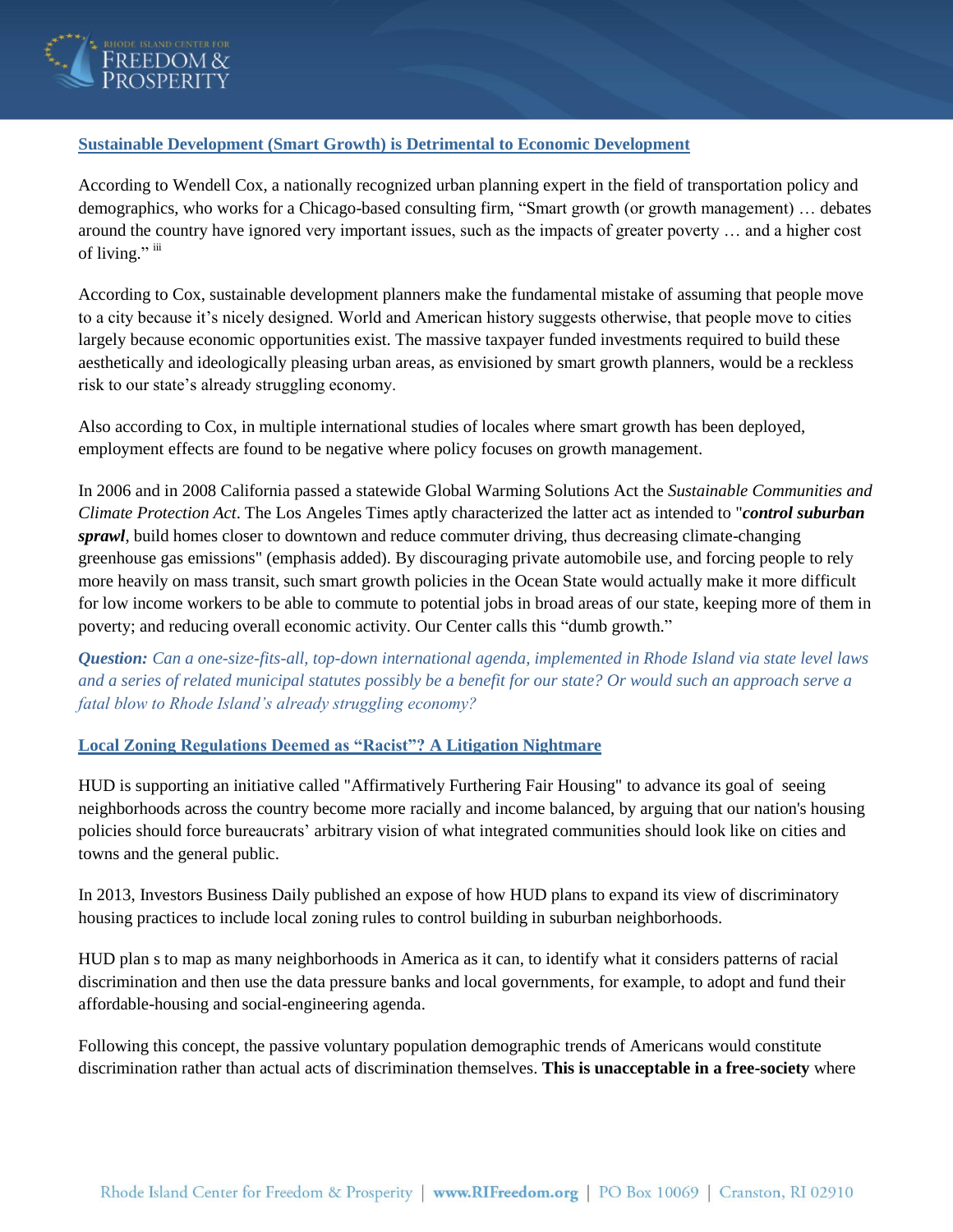

Rhode Islanders and all Americans should expect to be able to live where they choose to live, free from pressure from any governmental body or social justice organization.

Further, this "statistical discrimination" can and has led to legal nightmares in many cities where such utopian HUD schemes have been implemented, including failed public housing projects in Detroit, Chicago, and other blighted inner cities.

HUD has gone so far as to say that even a quarter-acre lot zoned for single-family use may, in the agency's view, very well be discriminatory and perpetuate "segregation."iv

However HUD does not propose to stop at merely identifying what it sees as racial inequities. According to an August 2013 article in *USNews.com*, HUD also plans to proactively force communities that receive agency funding to meet its arbitrary vision for what an integrated community should look like.

In recent years HUD has been aggressively bringing lawsuits and pounding its regulatory hammer against cities and individuals who it deems to be practicing housing discrimination, extracting tens of millions of dollars million in in payouts and settlements from thousands of defendants, which then can be reinvested in the sustainable development scheme.

Such arbitrary regulations, based on an extreme social-equity agenda, purposefully allows for the potential for mass litigation. Again, research the chaos created in Westchester County, New York.

In Rhode Island, the city of Woonsocket, RI offers a local instance of the failure of HUD policies, while a taxpayer generated lawsuit in Barrington is already making its way through the state's court system.

### **Further State Constitutional & Legal Research is Required**

In addition to the chaos that can be created by mass litigation, there are other legal concerns. Our Center recommends that related legal and constitutional research must be conducted to analyze current and future RhodeMapRI initiatives, and the expected onslaught of related legislation, to specifically explore whether or not the stated goals and legislative mechanisms may exceed the legal and constitutional authority of the state and/or its municipalities.

The likely infringement of the individual property rights of private and commercial landowners, as would have been the case with the proposed 2013Regional Water Authority legislation, must also be evaluated on a case-bycase basis.

In addition, it is possible that certain of the stated goals of consortium partners may, if embraced by state government, implicate federal civil rights law by setting race or other protected class based standards in nonpermissible areas of action, leading to reverse or selective discrimination.

The Rhode Island Constitution and the charters of its cities and towns grew out of a pre-federal era in which local control of governmental activity was paramount. As a colony that itself split from a larger colony in order to chart its own course, and as the last colony to ratify the federal Constitution, Rhode Island's instinct for independence and local sovereignty is strong.